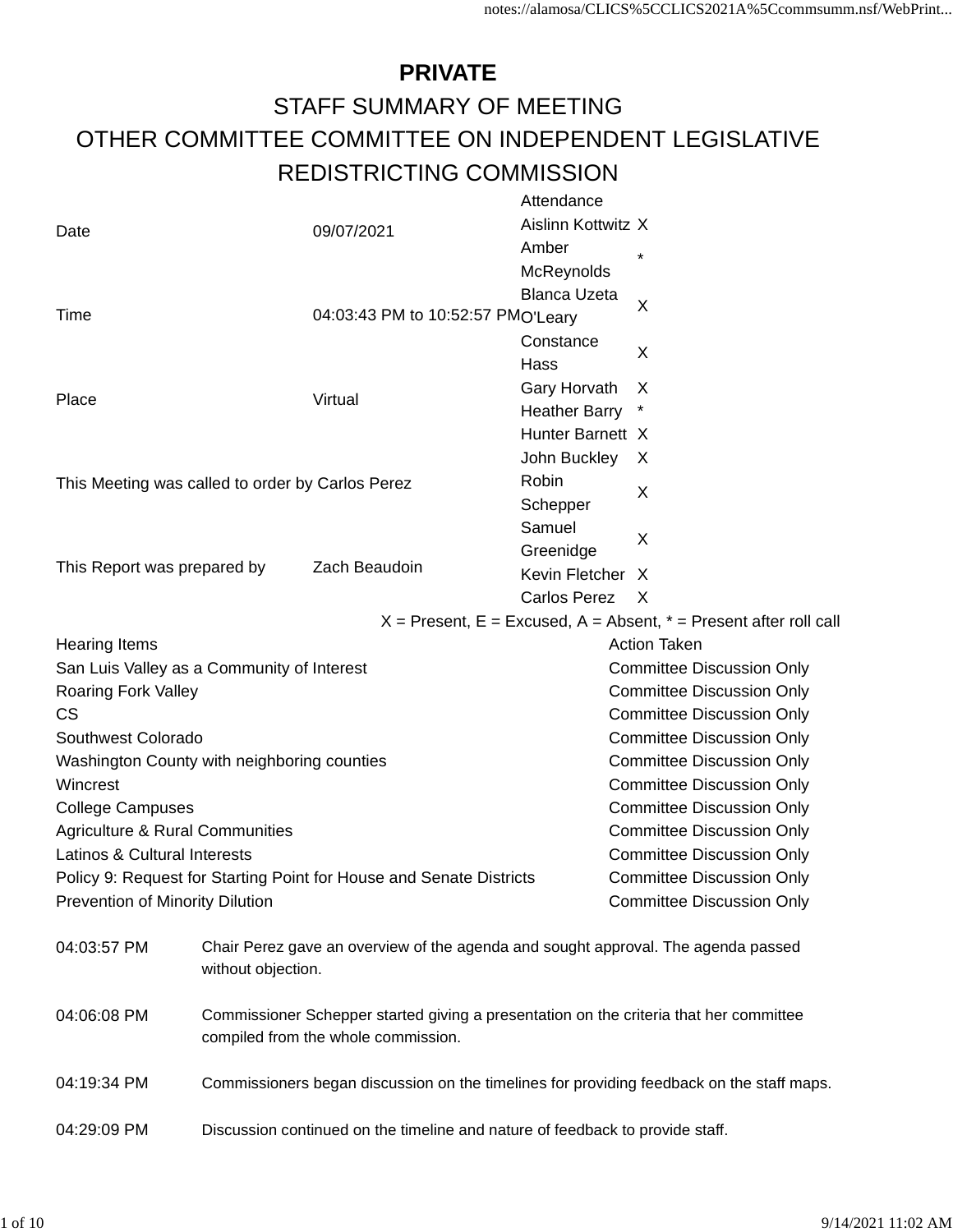### **San Luis Valley as a Community of Interest - Committee Discussion Only** a community of interest which

| Motion         |              | Mineral and direct staff to use this for the staff plan. |  |  | includes: the counties of Saguach, Alamos, Rio Grande, Conejos, Costilla and |  |
|----------------|--------------|----------------------------------------------------------|--|--|------------------------------------------------------------------------------|--|
| Moved          | John Buckley |                                                          |  |  |                                                                              |  |
| Seconded       |              |                                                          |  |  |                                                                              |  |
| Hunter         |              |                                                          |  |  |                                                                              |  |
| <b>Barnett</b> |              |                                                          |  |  |                                                                              |  |
| Heather        | Excused      |                                                          |  |  |                                                                              |  |
| <b>Barry</b>   |              |                                                          |  |  |                                                                              |  |
| John           |              |                                                          |  |  |                                                                              |  |
| <b>Buckley</b> |              |                                                          |  |  |                                                                              |  |
| Samuel         |              |                                                          |  |  |                                                                              |  |
| Greenidge      |              |                                                          |  |  |                                                                              |  |
| Constance      |              |                                                          |  |  |                                                                              |  |
| Hass           |              |                                                          |  |  |                                                                              |  |
| Gary           |              |                                                          |  |  |                                                                              |  |
| Horvath        |              |                                                          |  |  |                                                                              |  |
| Aislinn        |              |                                                          |  |  |                                                                              |  |
| Kottwitz       |              |                                                          |  |  |                                                                              |  |
| Amber          | Excused      |                                                          |  |  |                                                                              |  |
| McReynolds     |              |                                                          |  |  |                                                                              |  |
| <b>Blanca</b>  |              |                                                          |  |  |                                                                              |  |
| Uzeta          |              |                                                          |  |  |                                                                              |  |
| O'Leary        |              |                                                          |  |  |                                                                              |  |
| Robin          |              |                                                          |  |  |                                                                              |  |
| Schepper       |              |                                                          |  |  |                                                                              |  |
| Kevin          |              |                                                          |  |  |                                                                              |  |
| Fletcher       |              |                                                          |  |  |                                                                              |  |
| Carlos         |              |                                                          |  |  |                                                                              |  |
| Perez          |              |                                                          |  |  |                                                                              |  |
|                | YES:0        |                                                          |  |  | NO: 0 EXC: 2 ABS: 0 FINAL ACTION: Pass Without Objection                     |  |

# **Roaring Fork Valley - Committee Discussion Only**<br>Commissioners discussed the motion and Roaring Fork Valley

Commissioners discussed the motion and Roaring Fork Valley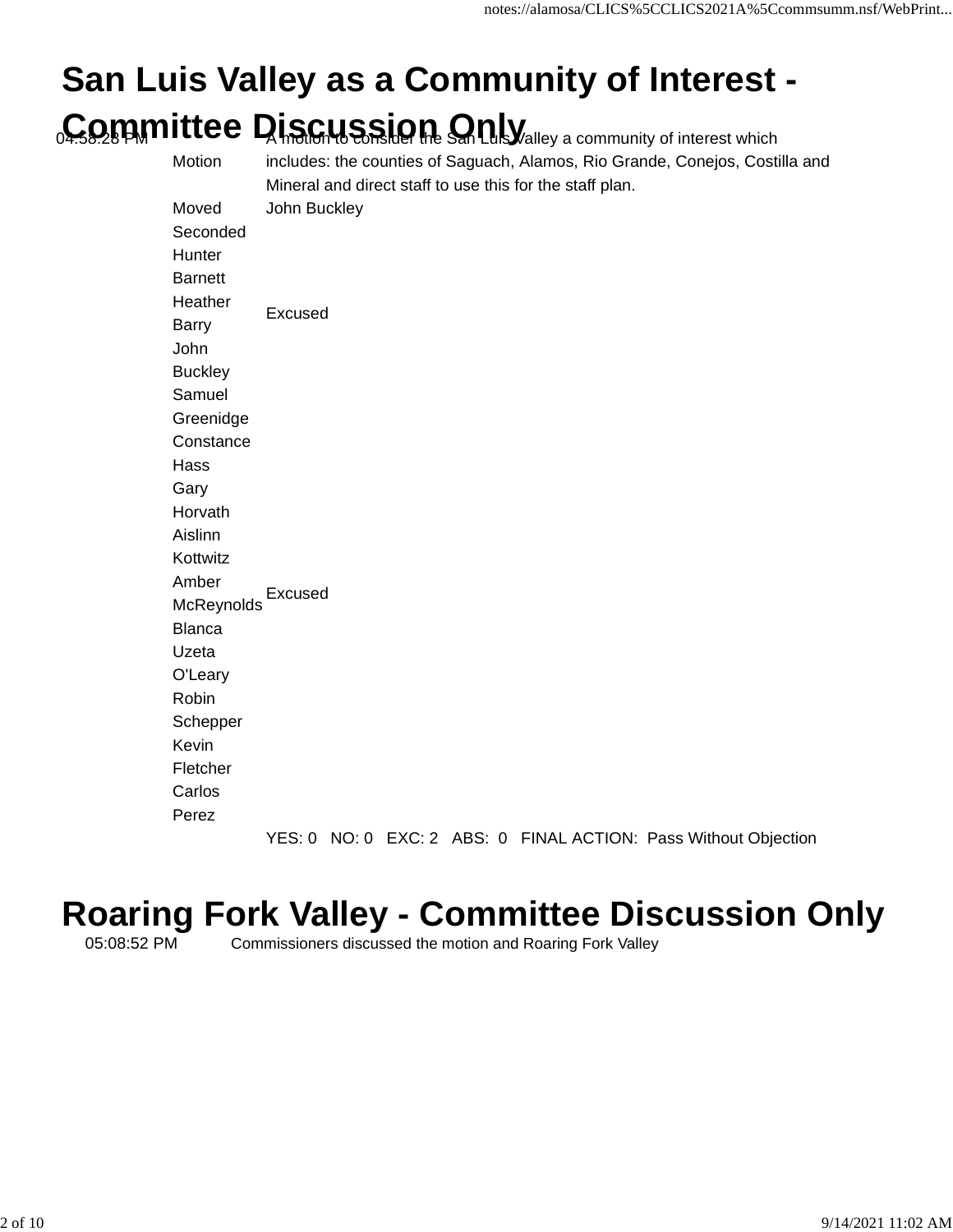| 05:19:35 PM |                          |                 |  |  | A motion to declare a COI to keep Roaring Fork Valley as whole as possible          |  |
|-------------|--------------------------|-----------------|--|--|-------------------------------------------------------------------------------------|--|
|             | Motion                   |                 |  |  | and must include the communities of Aspen, Basalt, El Jebel, Carbondale,            |  |
|             |                          |                 |  |  | Glenwood Springs, Rifle, Silt, Parachute intact and to direct staff to use this for |  |
|             |                          | the staff plan. |  |  |                                                                                     |  |
|             | Moved                    | John Buckley    |  |  |                                                                                     |  |
|             | Seconded                 |                 |  |  |                                                                                     |  |
|             | Hunter                   |                 |  |  |                                                                                     |  |
|             | <b>Barnett</b>           |                 |  |  |                                                                                     |  |
|             | Heather                  | Excused         |  |  |                                                                                     |  |
|             | Barry                    |                 |  |  |                                                                                     |  |
|             | John                     |                 |  |  |                                                                                     |  |
|             | <b>Buckley</b><br>Samuel |                 |  |  |                                                                                     |  |
|             | Greenidge                |                 |  |  |                                                                                     |  |
|             | Constance                |                 |  |  |                                                                                     |  |
|             | Hass                     |                 |  |  |                                                                                     |  |
|             | Gary                     |                 |  |  |                                                                                     |  |
|             | Horvath                  |                 |  |  |                                                                                     |  |
|             | Aislinn                  |                 |  |  |                                                                                     |  |
|             | Kottwitz                 |                 |  |  |                                                                                     |  |
|             | Amber                    |                 |  |  |                                                                                     |  |
|             | McReynolds               |                 |  |  |                                                                                     |  |
|             | <b>Blanca</b>            |                 |  |  |                                                                                     |  |
|             | Uzeta                    |                 |  |  |                                                                                     |  |
|             | O'Leary                  |                 |  |  |                                                                                     |  |
|             | Robin                    |                 |  |  |                                                                                     |  |
|             | Schepper                 |                 |  |  |                                                                                     |  |
|             | Kevin                    |                 |  |  |                                                                                     |  |
|             | Fletcher                 |                 |  |  |                                                                                     |  |
|             | Carlos                   |                 |  |  |                                                                                     |  |
|             | Perez                    |                 |  |  |                                                                                     |  |
|             |                          |                 |  |  | YES: 0 NO: 0 EXC: 1 ABS: 0 FINAL ACTION: Pass Without Objection                     |  |

# **CS - Committee Discussion Only**<br> **CS - Commissioners discussed Southeast Colorado Springs**

Commissioners discussed Southeast Colorado Springs as a community of interest. 05:41:13 PM Commissioners tabled discussion until another time.

### **Southwest Colorado - Committee Discussion Only**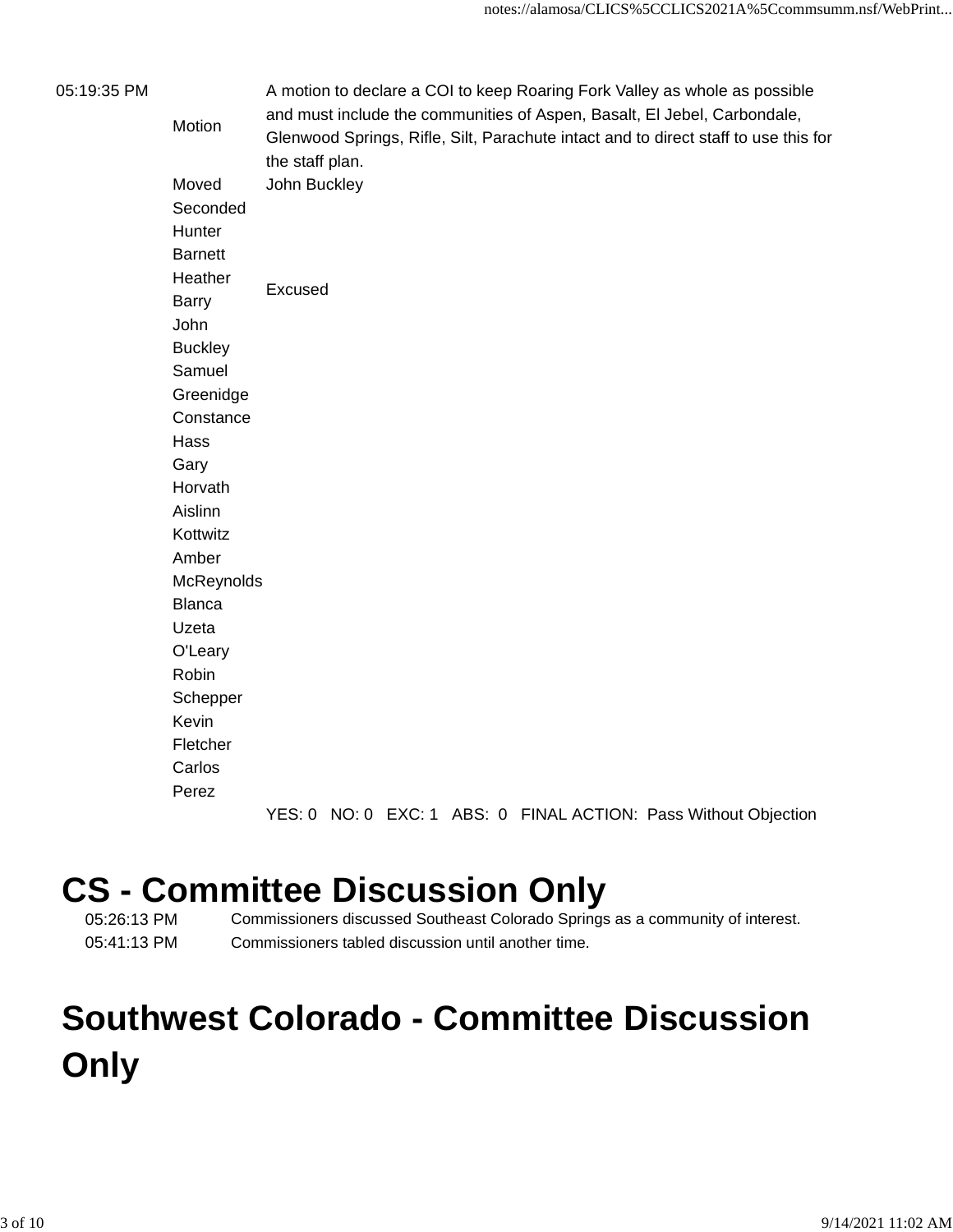| 05:54:08 PM | Motion         | whole in SD and HD.   |  |  | A motion to Keep SW Colorado together as a COI (Archuleta, LaPlata, San<br>Juan, as much as possible for Montezuma and keeping the individual tribes |
|-------------|----------------|-----------------------|--|--|------------------------------------------------------------------------------------------------------------------------------------------------------|
|             | Moved          | <b>Constance Hass</b> |  |  |                                                                                                                                                      |
|             | Seconded       |                       |  |  |                                                                                                                                                      |
|             | Hunter         |                       |  |  |                                                                                                                                                      |
|             | <b>Barnett</b> |                       |  |  |                                                                                                                                                      |
|             | Heather        |                       |  |  |                                                                                                                                                      |
|             | Barry          |                       |  |  |                                                                                                                                                      |
|             | John           |                       |  |  |                                                                                                                                                      |
|             | <b>Buckley</b> |                       |  |  |                                                                                                                                                      |
|             | Samuel         |                       |  |  |                                                                                                                                                      |
|             | Greenidge      |                       |  |  |                                                                                                                                                      |
|             | Constance      |                       |  |  |                                                                                                                                                      |
|             | Hass           |                       |  |  |                                                                                                                                                      |
|             | Gary           |                       |  |  |                                                                                                                                                      |
|             | Horvath        |                       |  |  |                                                                                                                                                      |
|             | Aislinn        |                       |  |  |                                                                                                                                                      |
|             | Kottwitz       |                       |  |  |                                                                                                                                                      |
|             | Amber          |                       |  |  |                                                                                                                                                      |
|             | McReynolds     | Excused               |  |  |                                                                                                                                                      |
|             | <b>Blanca</b>  |                       |  |  |                                                                                                                                                      |
|             | Uzeta          |                       |  |  |                                                                                                                                                      |
|             | O'Leary        |                       |  |  |                                                                                                                                                      |
|             | Robin          |                       |  |  |                                                                                                                                                      |
|             | Schepper       |                       |  |  |                                                                                                                                                      |
|             | Kevin          |                       |  |  |                                                                                                                                                      |
|             | Fletcher       |                       |  |  |                                                                                                                                                      |
|             | Carlos         |                       |  |  |                                                                                                                                                      |
|             | Perez          |                       |  |  |                                                                                                                                                      |
|             |                |                       |  |  | YES: 0 NO: 0 EXC: 1 ABS: 0 FINAL ACTION: Pass Without Objection                                                                                      |

### **Washington County with neighboring counties - Committee Discussion Only**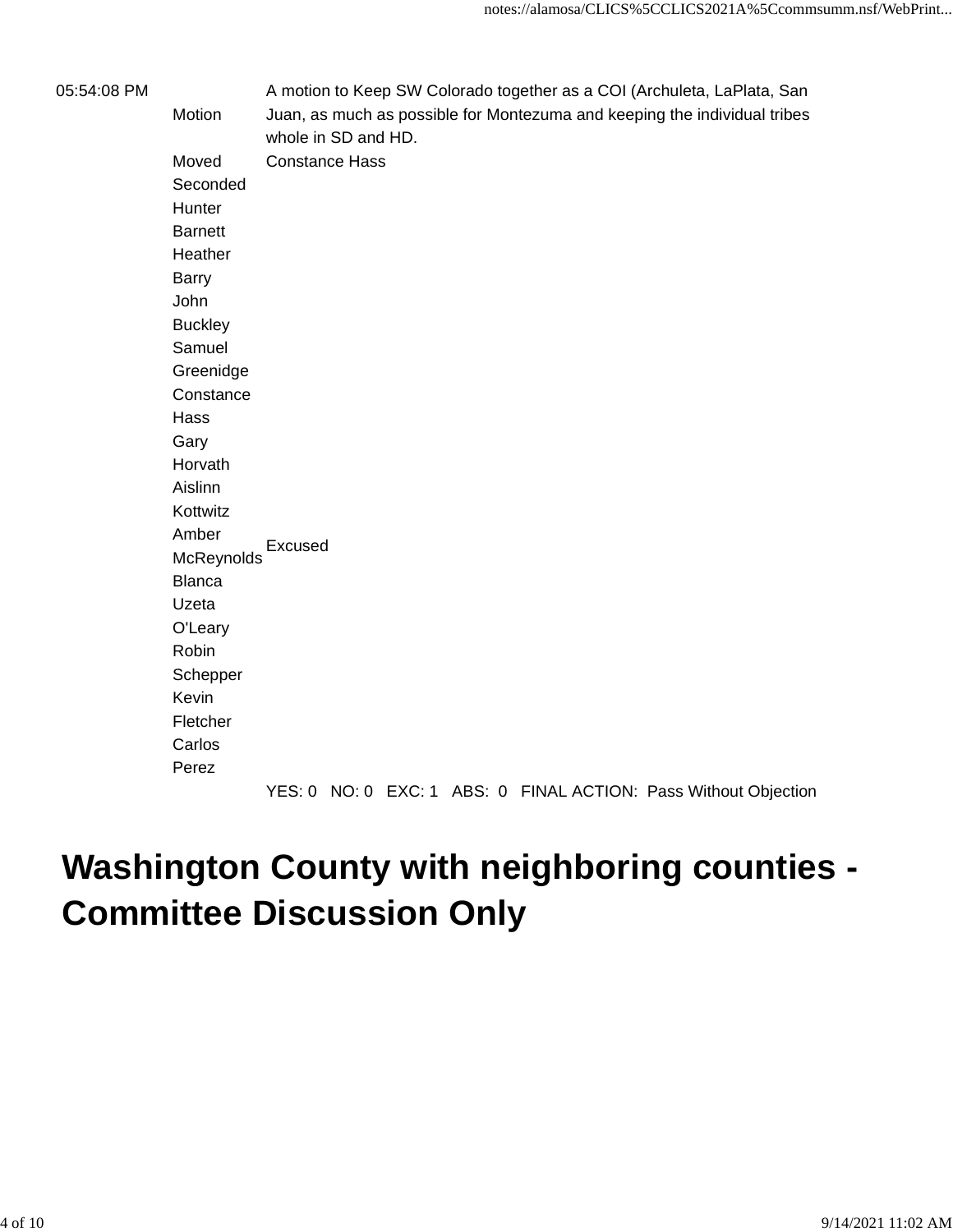| 06:00:04 PM | Motion         | We recognize a community of interest in NE Colorado in the the counties of<br>Sedgewick, Phillips, Logan, Morgan, Washington and Yuma. |  |  |  |  |  |  |
|-------------|----------------|----------------------------------------------------------------------------------------------------------------------------------------|--|--|--|--|--|--|
|             | Moved          | <b>Aislinn Kottwitz</b>                                                                                                                |  |  |  |  |  |  |
|             | Seconded       |                                                                                                                                        |  |  |  |  |  |  |
|             | Hunter         |                                                                                                                                        |  |  |  |  |  |  |
|             | <b>Barnett</b> |                                                                                                                                        |  |  |  |  |  |  |
|             | Heather        |                                                                                                                                        |  |  |  |  |  |  |
|             | <b>Barry</b>   |                                                                                                                                        |  |  |  |  |  |  |
|             | John           |                                                                                                                                        |  |  |  |  |  |  |
|             | <b>Buckley</b> |                                                                                                                                        |  |  |  |  |  |  |
|             | Samuel         |                                                                                                                                        |  |  |  |  |  |  |
|             | Greenidge      |                                                                                                                                        |  |  |  |  |  |  |
|             | Constance      |                                                                                                                                        |  |  |  |  |  |  |
|             | Hass           |                                                                                                                                        |  |  |  |  |  |  |
|             | Gary           |                                                                                                                                        |  |  |  |  |  |  |
|             | Horvath        |                                                                                                                                        |  |  |  |  |  |  |
|             | Aislinn        |                                                                                                                                        |  |  |  |  |  |  |
|             | Kottwitz       |                                                                                                                                        |  |  |  |  |  |  |
|             | Amber          | Excused                                                                                                                                |  |  |  |  |  |  |
|             | McReynolds     |                                                                                                                                        |  |  |  |  |  |  |
|             | <b>Blanca</b>  |                                                                                                                                        |  |  |  |  |  |  |
|             | Uzeta          |                                                                                                                                        |  |  |  |  |  |  |
|             | O'Leary        |                                                                                                                                        |  |  |  |  |  |  |
|             | Robin          |                                                                                                                                        |  |  |  |  |  |  |
|             | Schepper       |                                                                                                                                        |  |  |  |  |  |  |
|             | Kevin          |                                                                                                                                        |  |  |  |  |  |  |
|             | Fletcher       |                                                                                                                                        |  |  |  |  |  |  |
|             | Carlos         |                                                                                                                                        |  |  |  |  |  |  |
|             | Perez          |                                                                                                                                        |  |  |  |  |  |  |
|             |                | YES: 0 NO: 0 EXC: 1 ABS: 0 FINAL ACTION: Pass Without Objection                                                                        |  |  |  |  |  |  |
| 06:10:37 PM |                | Commissioners talked about the other communities of interest that should be considered.                                                |  |  |  |  |  |  |
| 06:21:57 PM |                | Commissioners resumed discussing Commissioner Schepper's presentation.                                                                 |  |  |  |  |  |  |

## **Wincrest - Committee Discussion Only**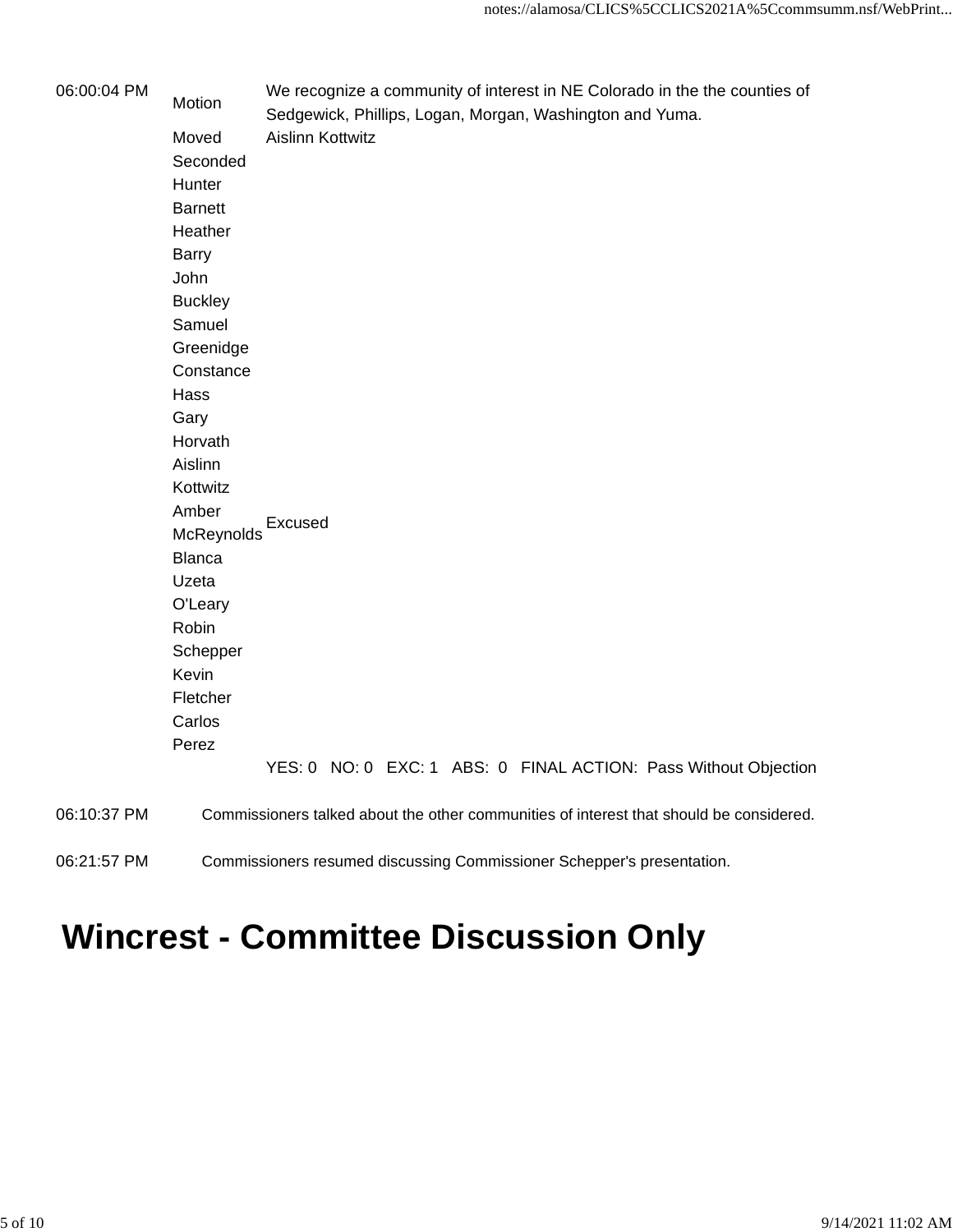06:28:57 PM Motion Keep Wincrest whole Moved John Buckley Seconded **Hunter Barnett Heather** Barry Excused John **Buckley** Samuel Greenidge **Constance** Hass Gary Horvath Aislinn Kottwitz Amber McReynolds Excused Blanca Uzeta O'Leary Robin Schepper Kevin Fletcher Carlos Perez

YES: 0 NO: 0 EXC: 2 ABS: 0 FINAL ACTION: Pass Without Objection

#### **College Campuses - Committee Discussion Only**

06:39:36 PM Commissioners discussed the motion on keeping campuses whole.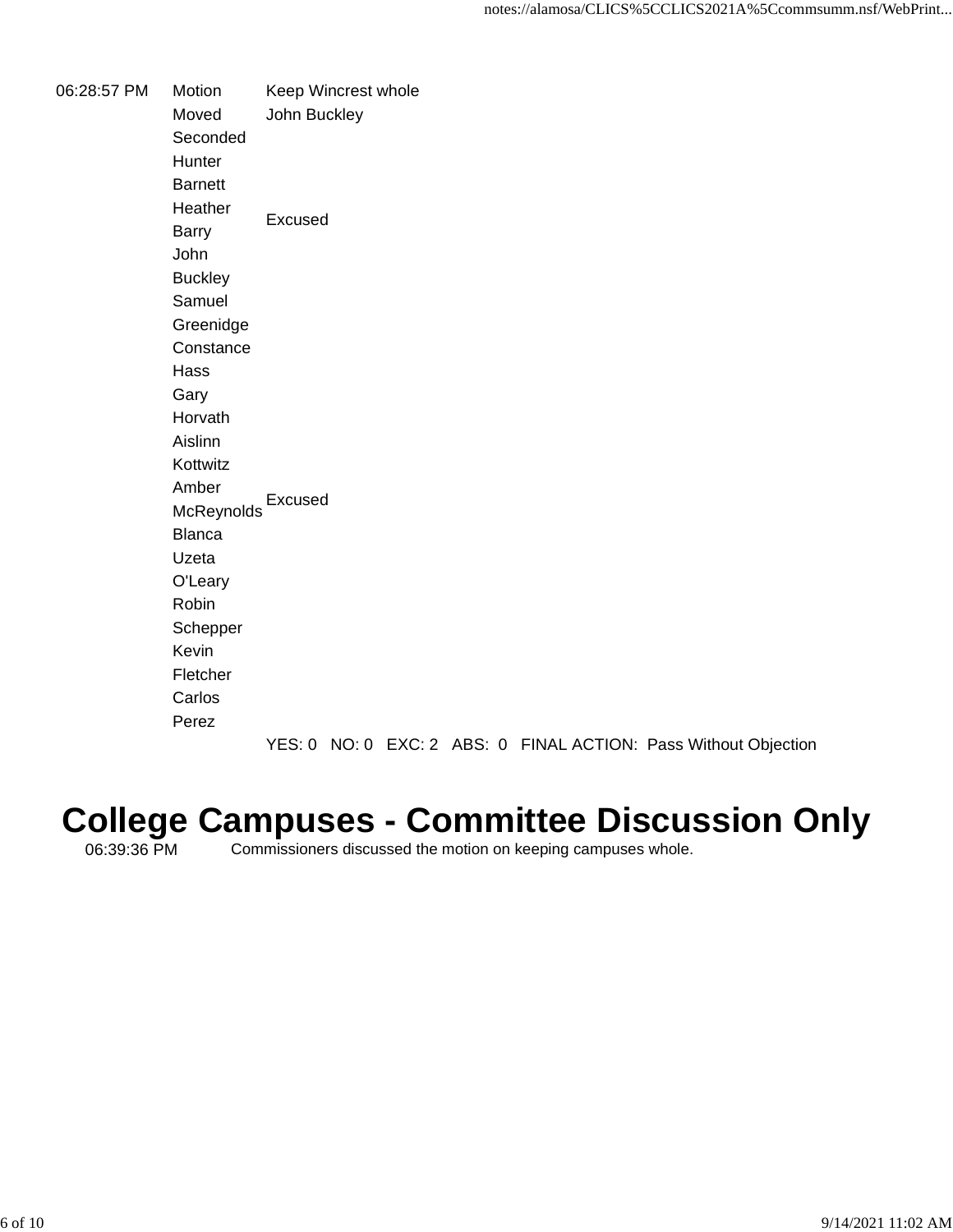06:46:15 PM Motion We recognize that colleges and universities are a community of interest Moved Robin Schepper Seconded **Hunter Barnett Heather** Barry John **Buckley** Samuel Greenidge **Constance** Hass Gary Horvath Aislinn Kottwitz Amber McReynolds Blanca Uzeta O'Leary Robin Schepper Kevin Fletcher Carlos Perez YES: 0 NO: 0 EXC: 0 ABS: 0 FINAL ACTION: Pass Without Objection 06:52:50 PM The commission went on recess.

07:10:26 PM The meeting resumed.

### **Agriculture & Rural Communities - Committee Discussion Only**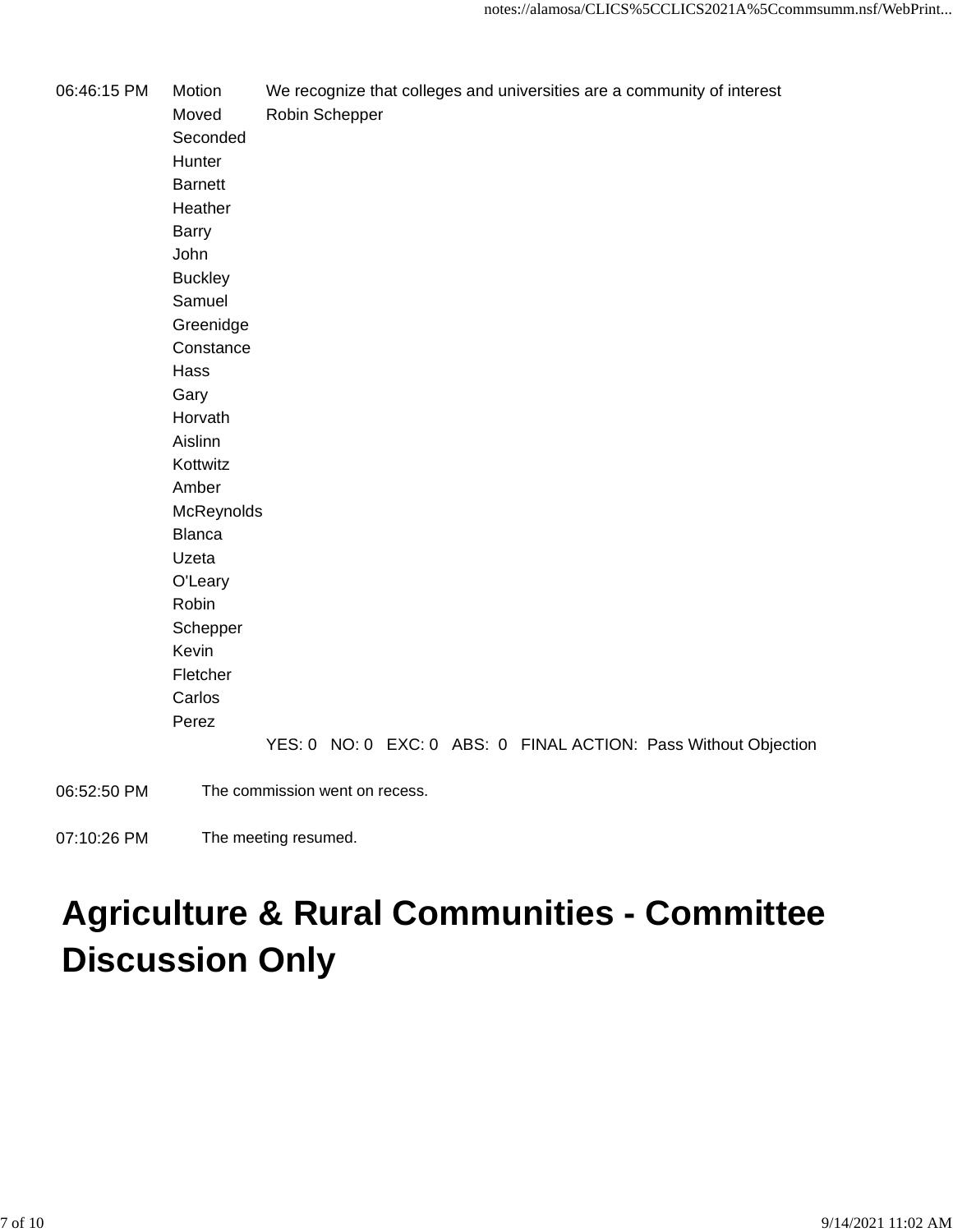| 07:24:44 PM | Motion         | We recognize that agricultural and rural communities are a community of<br>interest. |
|-------------|----------------|--------------------------------------------------------------------------------------|
|             | Moved          | Amber McReynolds                                                                     |
|             | Seconded       |                                                                                      |
|             | Hunter         |                                                                                      |
|             | <b>Barnett</b> |                                                                                      |
|             | Heather        |                                                                                      |
|             | <b>Barry</b>   |                                                                                      |
|             | John           |                                                                                      |
|             | <b>Buckley</b> |                                                                                      |
|             | Samuel         |                                                                                      |
|             | Greenidge      |                                                                                      |
|             | Constance      |                                                                                      |
|             | Hass           |                                                                                      |
|             | Gary           |                                                                                      |
|             | Horvath        |                                                                                      |
|             | Aislinn        |                                                                                      |
|             | Kottwitz       |                                                                                      |
|             | Amber          |                                                                                      |
|             | McReynolds     |                                                                                      |
|             | <b>Blanca</b>  |                                                                                      |
|             | Uzeta          |                                                                                      |
|             | O'Leary        |                                                                                      |
|             | Robin          |                                                                                      |
|             | Schepper       |                                                                                      |
|             | Kevin          |                                                                                      |
|             | Fletcher       |                                                                                      |
|             | Carlos         |                                                                                      |
|             | Perez          |                                                                                      |
|             |                |                                                                                      |

YES: 0 NO: 0 EXC: 0 ABS: 0 FINAL ACTION: Pass Without Objection

### **Latinos & Cultural Interests - Committee**

**DISCUSSION** Commissioners discussed the language of the motion.<br> **DISCUSSION**scorbing the language of the motion continued.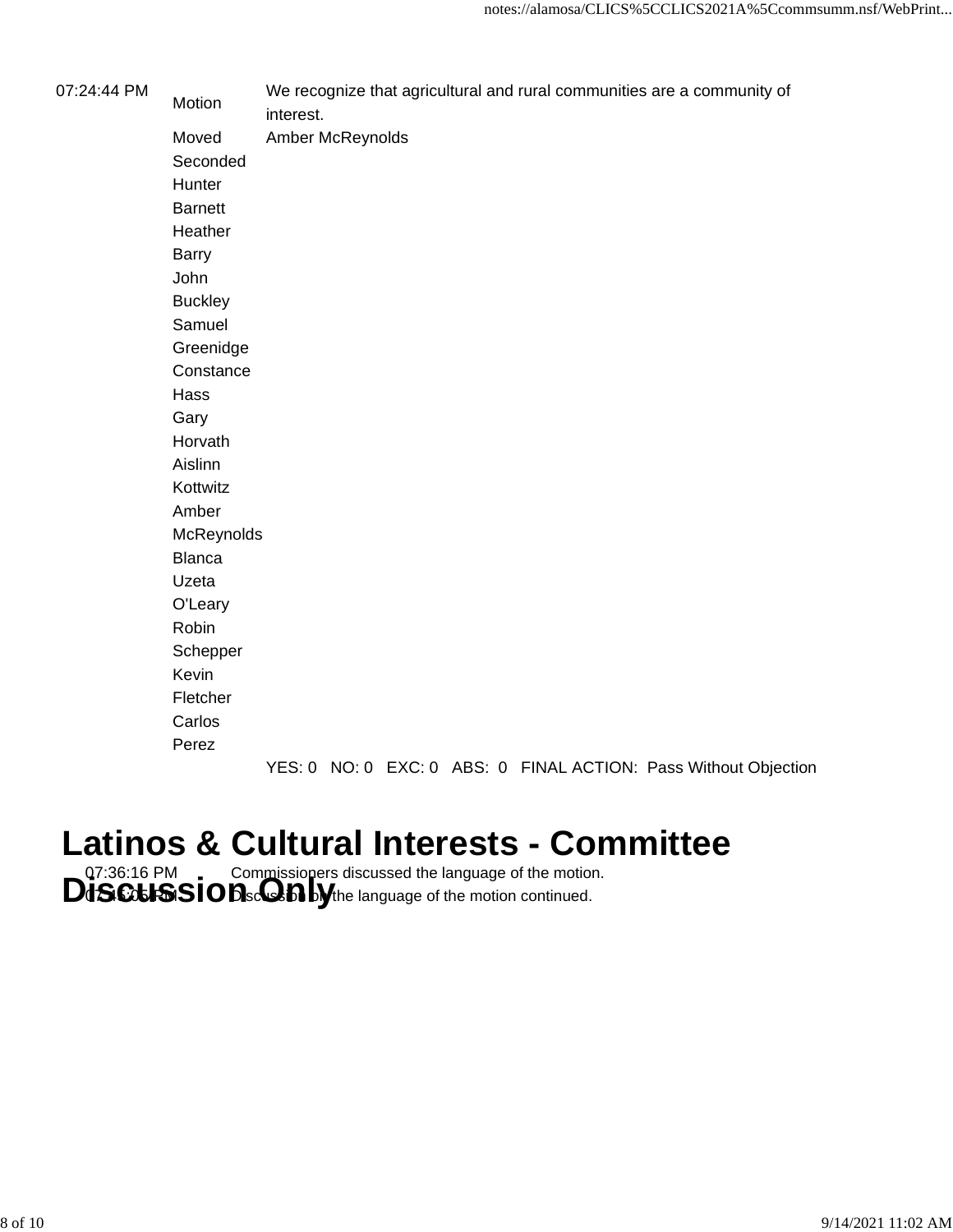| 08:23:08 PM | Motion         | That Latino language and cultural interests specific to a region in the state of<br>Colorado be prioritized and balanced by the staff in every map they draw. |
|-------------|----------------|---------------------------------------------------------------------------------------------------------------------------------------------------------------|
|             | Moved          | John Buckley                                                                                                                                                  |
|             | Seconded       |                                                                                                                                                               |
|             | Hunter         |                                                                                                                                                               |
|             | <b>Barnett</b> |                                                                                                                                                               |
|             | Heather        |                                                                                                                                                               |
|             | Barry          |                                                                                                                                                               |
|             | John           |                                                                                                                                                               |
|             | <b>Buckley</b> |                                                                                                                                                               |
|             | Samuel         |                                                                                                                                                               |
|             | Greenidge      |                                                                                                                                                               |
|             | Constance      |                                                                                                                                                               |
|             | Hass           |                                                                                                                                                               |
|             | Gary           |                                                                                                                                                               |
|             | Horvath        |                                                                                                                                                               |
|             | Aislinn        |                                                                                                                                                               |
|             | Kottwitz       |                                                                                                                                                               |
|             | Amber          |                                                                                                                                                               |
|             | McReynolds     |                                                                                                                                                               |
|             | <b>Blanca</b>  |                                                                                                                                                               |
|             | Uzeta          |                                                                                                                                                               |
|             | O'Leary        |                                                                                                                                                               |
|             | Robin          |                                                                                                                                                               |
|             | Schepper       |                                                                                                                                                               |
|             | Kevin          |                                                                                                                                                               |
|             | Fletcher       |                                                                                                                                                               |
|             | Carlos         |                                                                                                                                                               |
|             | Perez          |                                                                                                                                                               |
|             |                |                                                                                                                                                               |

YES: 0 NO: 0 EXC: 0 ABS: 0 FINAL ACTION: Pass Without Objection

08:32:19 PM Commissioners discussed other topics to consider.

### **Policy 9: Request for Starting Point for House**

**and Senate Districts - Commissioners discussed the practicality of adopting a starting place mapping policy.**<br>**and Senate Districts - Committee Discussion** 

## **PreVention of Minority Dilution - Committee**

**Discussed the policy.**<br> **Disculs COD Discussed the policy.**<br> **Discussing the policy.** 

|             | <b>TISLERISIO IDEDITOSHINGS continued discussing the policy.</b> |
|-------------|------------------------------------------------------------------|
| 09:39:43 PM | The commission took a brief recess.                              |
| 09:51:48 PM | The commission resumed.                                          |

10:02:59 PM Commissioners discussed the policy for K-19 school districts as a community of interest.